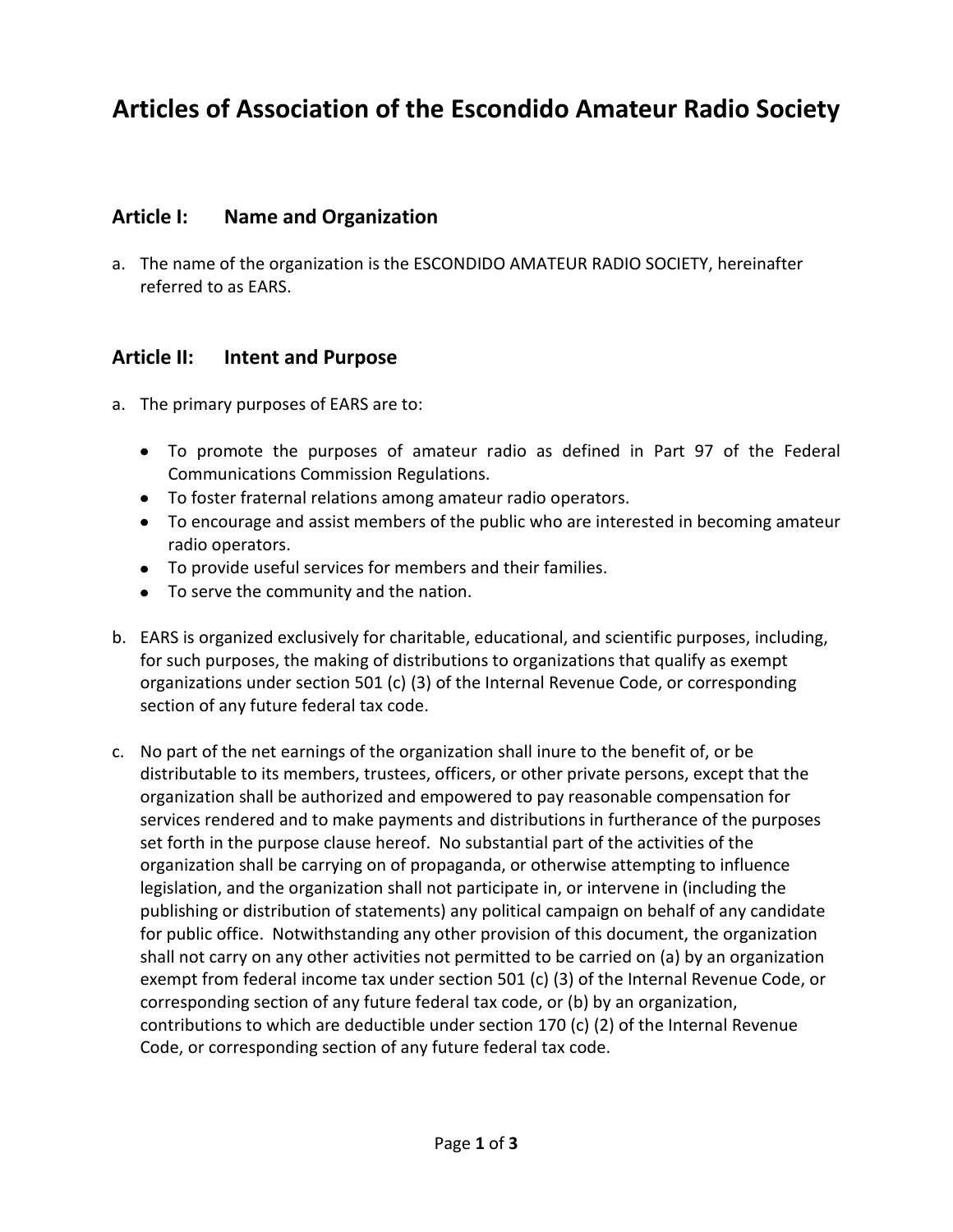# **Article III: Agent and Office**

a. The name and address in the State of California of this organization's initial agent for service of process is:

Dirk Reschly. PO Box 3243, Escondido. CA 92033

### **Article IV: Duration**

- a. The duration of the Escondido Amateur Radio Society shall be perpetual.
- b. The death, removal, or resignation of any member of the Escondido Amateur Radio Society shall not result in the dissolution of EARS.

## **Article V: Structure and Membership**

- a. The Escondido Amateur Radio Society is a purely voluntary organization, and consists of individuals dedicated to the promotion and advancement of amateur radio through public education, training, and skill development.
- b. Membership is open to anyone wishing to learn or enhance their skills in amateur radio and its related activities, or to anyone able to render support, guidance and encouragement to other individuals or groups interested in amateur radio.
- c. Membership in EARS becomes effective upon the payment of annual dues as provided for in the EARS By-Laws.
- d. EARS shall not discriminate on the basis of race, color, sex, age, religious affiliation, handicap, national origin, or any other personal factor.

# **Article VI: Leadership**

- a. The Escondido Amateur Radio Society shall be governed by the elected officers as provided for in its By-Laws.
- b. Officers will be elected annually by nomination and a majority vote as provided for in its By-Laws.